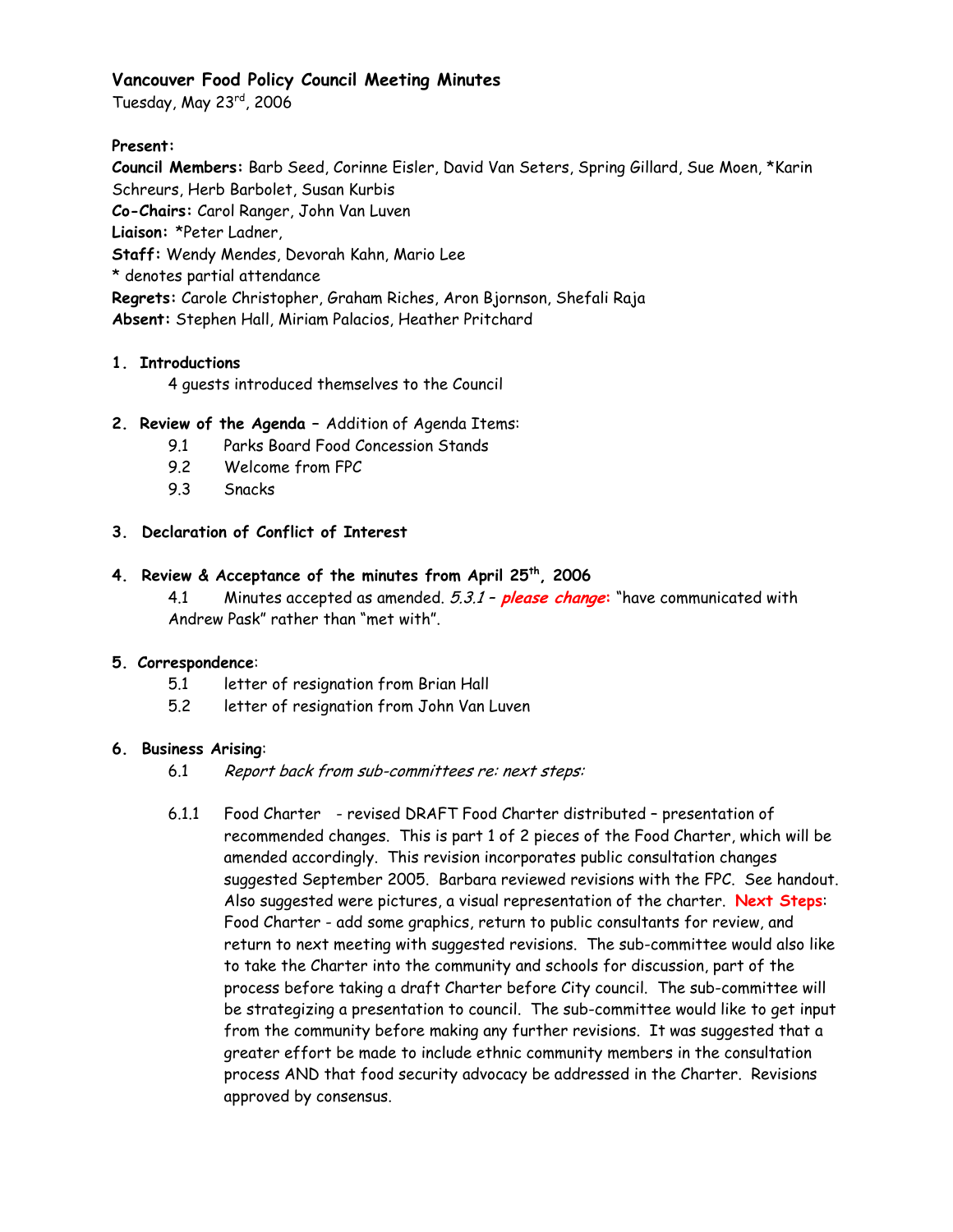- 6.1.2 Waste 7 sections, recommendations feedback requested. Engineering department suggestions incorporated into document. Also consulted was the City Sustainability department. See handout. Recommendations put forward: develop City of Vancouver program; engage in communications with other municipalities. Sub-committee advised to send a draft or summary to Susan Anton through Councilor Ladner, liaison for the FPC, prior to circulation to City council. Subcommittee suggestions: the implementation of an educational program; a commercial hotline and a list of the (business / other) opportunities / a device to donate food. Recommendations read to the FPC from DRAFT document. **Action:** Waste Report this report requires editing and Devorah will look for an editor at FP Council expense.
	- 6.1.3 Institutional Food Purchasing Policy Minute revised subsequent to June 27, 2006 meeting:
		- **It is too soon to bring this issue to City Council for policy action. Much work** needs to be on internal education within the City and development of practical implementation strategies and framework guidelines for the City. DECISION: At this point this is beyond the scope and resources of the IFPP sub-committee.
		- There may be opportunity with Parks and we may want to look into the current issue of privatization of Park-board concessions. ACTION: Corrine to forward healthy school food guidelines and VCH vending machines to committee for further use.
		- City planning staff have offered to work with the IFPP group on looking into how to move forward with this process.
		- It has been set out by the IFPP sub-committee and supported by planning staff that a short document would be a useful tool in promoting and education around the issues. ACTION: An executive summary or policy brief of the IFPP background document (2005) will be completed prior to the July meeting of the VFPC.

DECISION: We need to wait for the results from the triple R review to be able to create and action plan. To be revisited at that time.

- 6.2 Review and follow-up of Action Items from April meeting:
- 6.2.1 Alternates addendum from the floor "Member informs Chair of Alternate, on first visit the member will introduce the Alternate and invite them to join the table." **Decision:** all in agreement
- 6.2.2 Membership Committee report on criteria & processes to date awaiting the RRR Review. Term extension may have to be discussed. Planning should start in anticipation of September. (Devorah Kahn (Chair), Herb Barbolet and Barb Seed – committee members) **Action:** Membership will be a longer discussion at June meeting.
- 6.2.3 Communication Committee report Spring: 1) Wendy has liaised with Communications Dept to determine if we can access media training from them. Devorah reminded us that we now have a budget of \$15,000. Its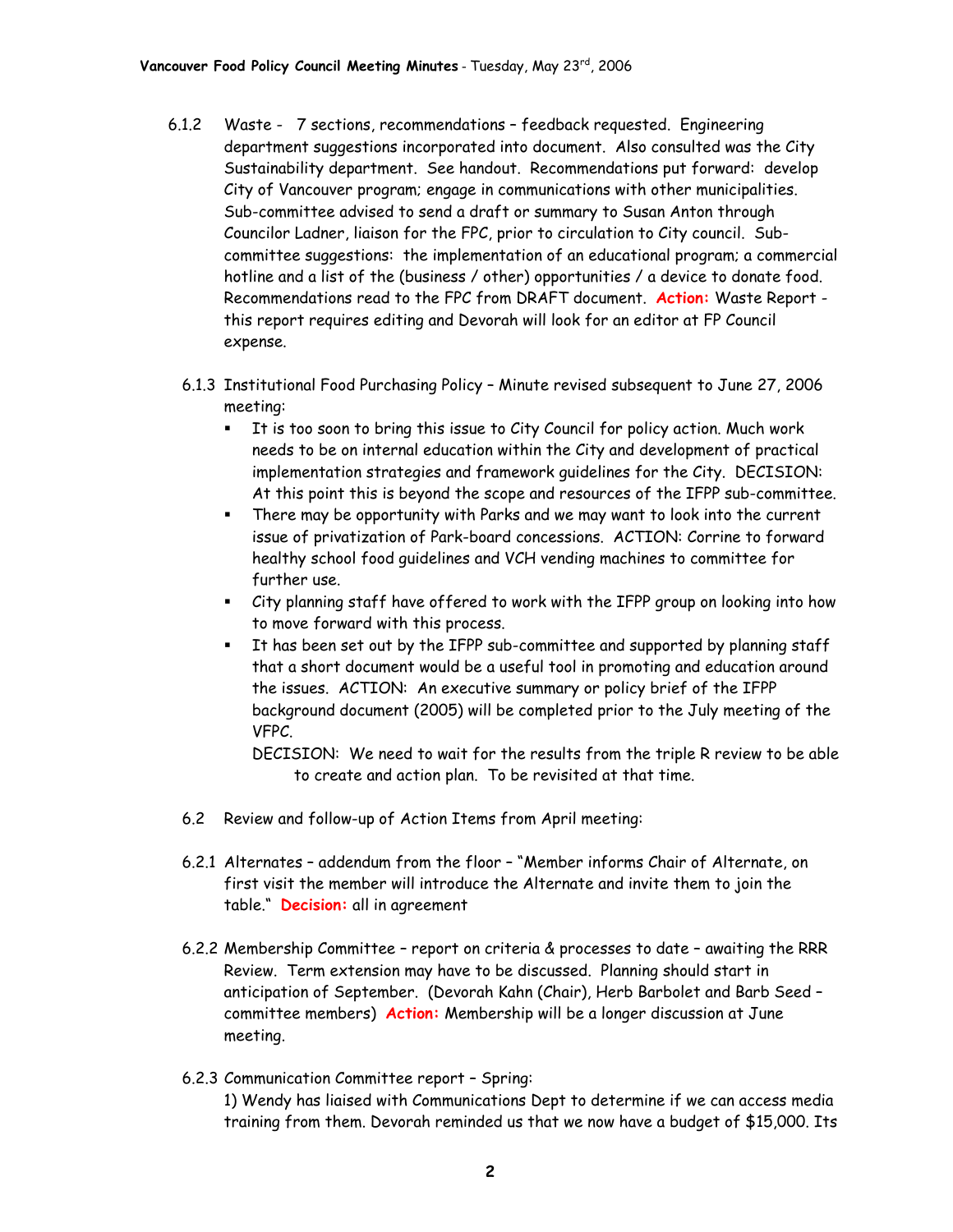possible that funds from the budget can be used in this matter should the FPC choose to.

2) Two media training courses are being held by the City, Devorah will look into attending and whether one or two FPC members can join her.

3) Andrew Pask, researcher in Social Planning has begun to distribute the Seasonal Update to our distribution list. A quarterly submission to the Seasonal Update by a FPC member would be welcomed.

### **7. Reports:**

- 7.1 Food Policy Coordinator consent item
- 7.2 Food System Planner **Tabled**. (Wendy's last meeting in June)
- 7.3 VFPC member reports Steering Committee had a meeting with Social Planning Dept. Social Planning responsible to City Council, so improved communications between the FPC and Social Planning will be beneficial.

### **8. Other Business:**

8.1 Councilor Ladner - will be presenting a motion (see handout) to City Council on Tuesday May 30<sup>th</sup>: " 2010 Community Garden plots by 2010". Input was invited and request for endorsement of motion, and participation as key partner was requested. The motion will be posted on the City web page. Once announced, Food Policy staff will develop definitions, resources, criteria and timelines. Councilor Ladner requested a FPC representative attend the media event.

**Decision:** agreement to support motion and participate as key partner. **Action:** Spring Gillard to attend media event

8.2 Process for filling interim co-chair position - Thanks given to John Van Luven, exiting Co-Chair. Carol will approach the Steering Committee for a volunteer to fill the vacant position, effective immediately. If there is no interest it will come back to full council for an election. If filled there will then be an opening on the Steering Committee. **Decision:** agreement with process

Action: Carol to approach steering committee members

- 8.3 Part 2: Next steps to implementation of (small work group) **All Tabled**
- 8.3.1 Debate & Dialogue
- 8.3.2 Educationals
- 8.3.3 Food Entrepreneur & food awards
- 8.3.4 Developing objectives

#### **9. Other Business:**

- 9.1 Concessions Parks Board see 6.1.3
- 9.2 FPC Welcome to the Conference **Tabled**

#### **Summary of Actions**

6.1.1 **Action:** Draft Food Charter - add some graphics, return to public consultants for review and return to next meeting with suggested revisions. The sub-committee